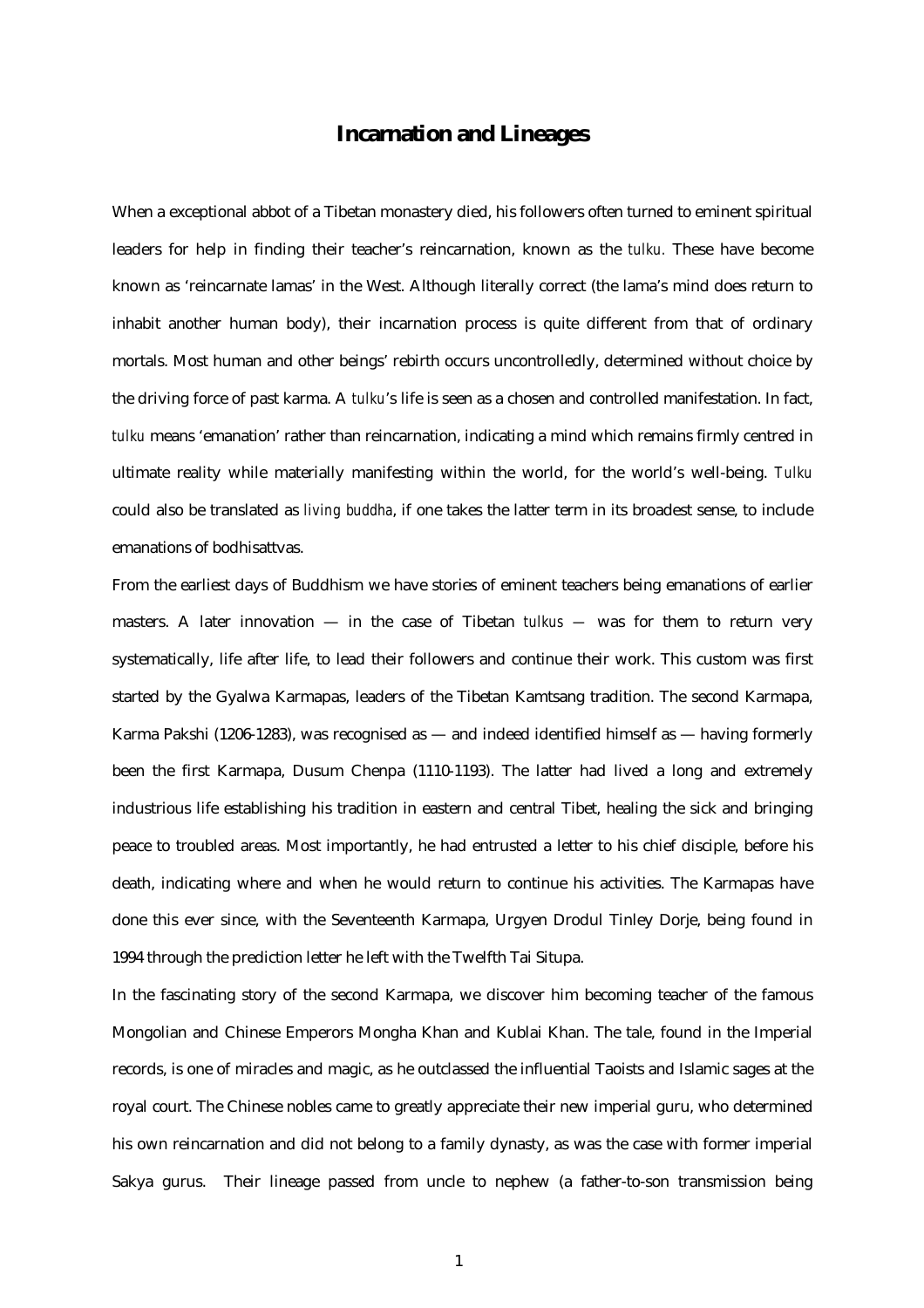impossible for celibate monks) and the imperial court had been obliged for some time to send costly caravans of tea, brocade and other offerings to this family, to the disgruntlement of many court dignitaries.

Gradually, more and more of the Tibetan saints followed the Karmapa's example and reincarnated systematically as *tulkus* to lead their followers. However, the Karmapa remained unique in leaving a clear indication of his next birth *before* his own death. In order for the bereaved followers of other masters to find their *tulkus*, it has been necessary for them to solicit the help of the most saintly and clear-minded lamas in the land. The latter give guiding instructions, indicating villages in which to search and which type of child to look for. They acquire their clues through direct insight or by entering in prolonged meditation, by divination (*mo*) or by following special signs associated with the deceased lama. To find the Dalai Lama *tulku*, for instance, a senior lama of his tradition looks into a certain lake for signs which appear to him as visions on the surface of the water. The State Oracle can also be consulted, in which case he enters into a trance and dictates answers from the unseen worlds of devas and spirits.

Finding the right child is an onerous responsibility as the elders of the monastery are, effectively, choosing the future teenager then adult who will control all their spiritual and material resources. In the case of larger monasteries housing hundreds, sometimes thousands, of monks, these were quite considerable. Once found, the child is frequently subjected to tests, such as being able to pick out, from among a group of similar objects, personal items which belonged to the former incarnation. Following official recognition of the child, there comes a ceremony of enthronement, the pomp and importance of which vary with the status of the lama.

These are only the first steps. Although the child is still the ongoing presence of its previous existence's good mind, it has nevertheless passed through the physical experiences of death and rebirth. These strip off the superficial aspects of acquired knowledge. As one scripture puts it, "Who, even the mightiest hero, could endure nine months, curled up in the dark confines of a womb, even if offered thirty measures of gold?".

In the case of most *tulku*, it becomes therefore a fairly urgent tasks for tutors to restore former knowledge as quickly as possible. The raw material is ideal. Many of these children show a remarkable learning ability and some can recite their prayers and lessons by heart after only one or

2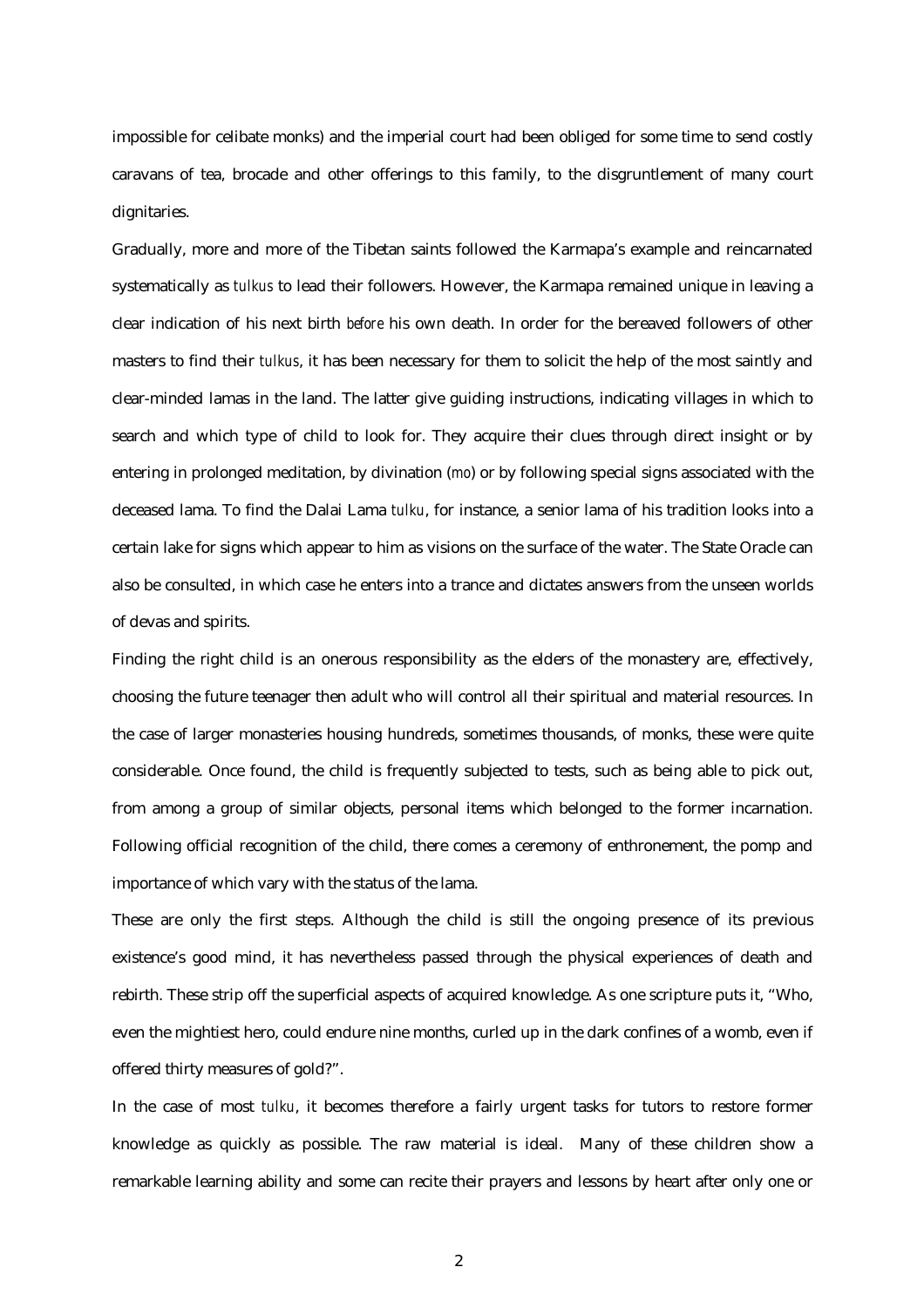two readings, such is the innate clarity of their mind and the strength of their link with these scriptures from former lives. But most important for a properly-educated *tulku* will be to receive the spiritual transmissions which lies at the very heart of their lineage. These must come from a lineageholder: often the very master who, in their previous incarnation, they had appointed as their own spiritual heir. Possessing the transmission, they become truly the new presence of the master they were in former lives.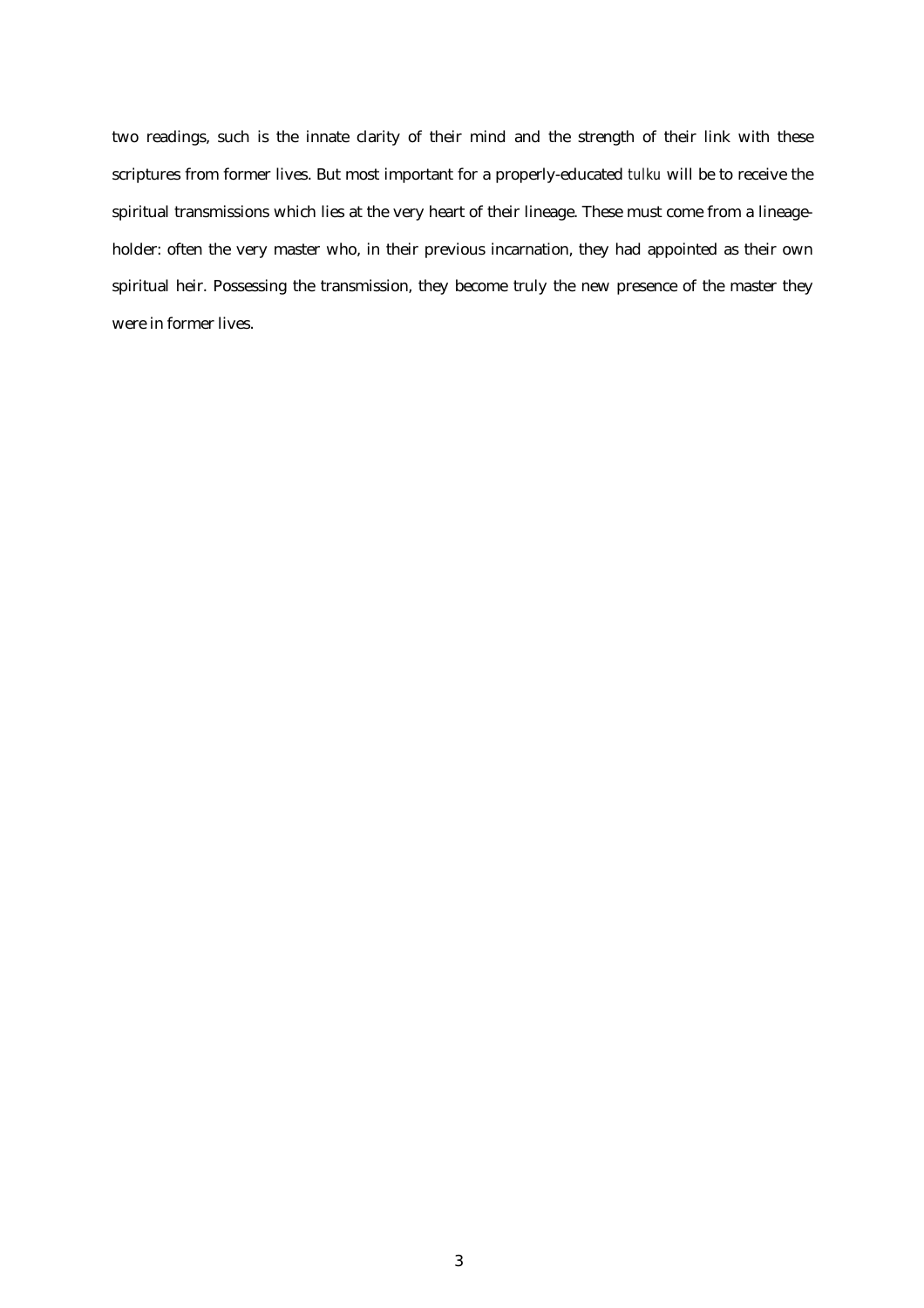## **Lineage - the Lifeline to Truth**

Buddhists believe that the deepest truth can only be found through direct experience. Words alone could never convey it. Words, ideas and philosophies lend themselves to interpretation — and misinterpretation — and many a religious school has started with an impressive saint but crumbled into ruins within a few generations, as successive masters disagree about that saint's teachings and propagate their own, often limited, understanding of his message. To avoid this happening within Buddhism, living lineages of insight have been carefully perpetuated through the ages. For these to work, each lineage master has had to ensure that his finest disciples acquired not only the intellectual framework of the Buddha's teachings but also the inner, meditative clarity which illuminates its meaning.

Those without considerable experience of meditation have little idea of the vast potential of mind. Perhaps its widespread discovery will be the great adventure of the next millennium, now that the geophysical universe has been well explored. Within mind, there are very many experiences to be had: some peaceful, some vividly dramatic, some blissful and others painfully insightful. It is famously easy for people to believe themselves to be nearing the end of their spiritual journey when, in fact, they have only just crossed its threshold. Therefore, a master needs to carefully, sometimes severely, nurture his finest disciples through the various stages of meditation until they reach unshakeable certainty concerning absolute truth.

Furthermore, within the vajray~na fold, there needs to be a full transmission of the rituals and practices which act as highways into the land of truth. Only when the master is satisfied that what (s)he received has been passed on successfully will the recipient of the teachings be allowed to guide others along those same highways. Thus, through having exercised such care, Buddhism remains a living flame of truth, still burning brightly today, two thousand, five hundred years after its first ignition. Like candles, lit one from another, the lives of its great teachers have passed on the Buddha's initial wisdom from generation to generation.

Just as white light can gives rise to many colours, so, according to Buddhism, does the one absolute truth give rise to thousands of relative truths. It is extremely rare for one human to be able to master and assimilate them all, just as it would be impossible for one person to absorb the whole body of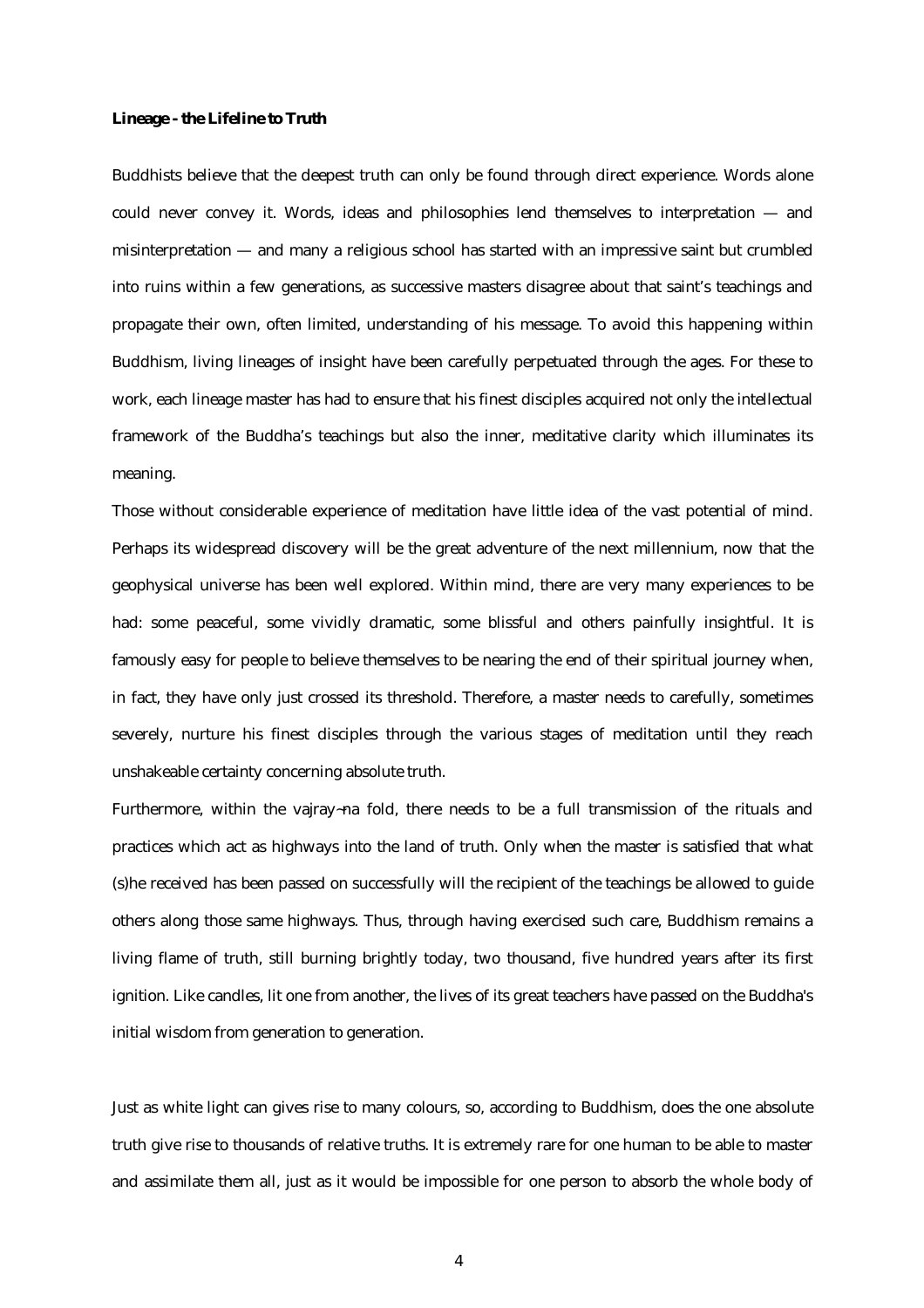present-day scientific knowledge. The sangha is, in many ways, a community like the scientific community, having specialists in its various fields, anxious to seek out truth and cross-check their discoveries with those of others. As a community, the Sangha perpetuates all that the Buddha taught, with each specialised area of mental and yogic knowledge being preserved through specific lineages. These lineages fall into three main areas. First is that of precepts. Since the Buddha first gave monks and nuns their vows, there has been a transmission of authority to ordain. There are eight main stages of precepts, ranging from those for the lay person observing eight vows for one day to those of the monk (*bhikkhu*) observing over two hundred and thirty vows for life. One of these eight — full nun ordination — gives an interesting example of the need for continuity in lineage. The teacher-disciple transmission of the ability to give full nun ordination was lost in Tibet. Despite the fact that some nuns with a lesser ordination would have liked to observe more precepts, there was no one left who held the preceptor lineage. It could not be re-invented or faked. Following many centuries without this ordination, it is only in recent years that it has been re-integrated into the Tibetan fold, from South-East Asia where the transmission had been kept intact.

The second area of lineage concerns the bodhisattva teachings and the ability to give the bodhisattva vow. There are two main traditions of this: the 'vast' one from Maitreya and the 'deep' one from Manjusri. The third area, which is by far and away the vastest, is that of vajray~na. The hundreds of tantras taught by the Buddha are preserved, in general, through the great schools such as those of Tibet. Within these schools, specific lamas have dedicated their lives to the mastery of one or more of these tantras, or sometimes even to just one area of one tantra. Other lamas will send their students to this 'expert' when it is time for them to receive those teachings.

The tantric lineage is first transmitted through *empowerment* or *initiation*, known as *empowerment which ripens* and described in the preceding pages. This is like planting a seed in the ground. Without the seed, the future tree can never even appear. Empowerment is followed by the teacher giving the *instructions which bring accomplishment*, consisting of methods of meditation and much practical advice. Well-equipped with these two, the disciple will need years of self-discipline, diligent practice and devoted enthusiasm to nurture the seed into the fully-developed tree, with all its flowers and fruit. Once the full-blown result of meditation within that particular tantra has been attained, and